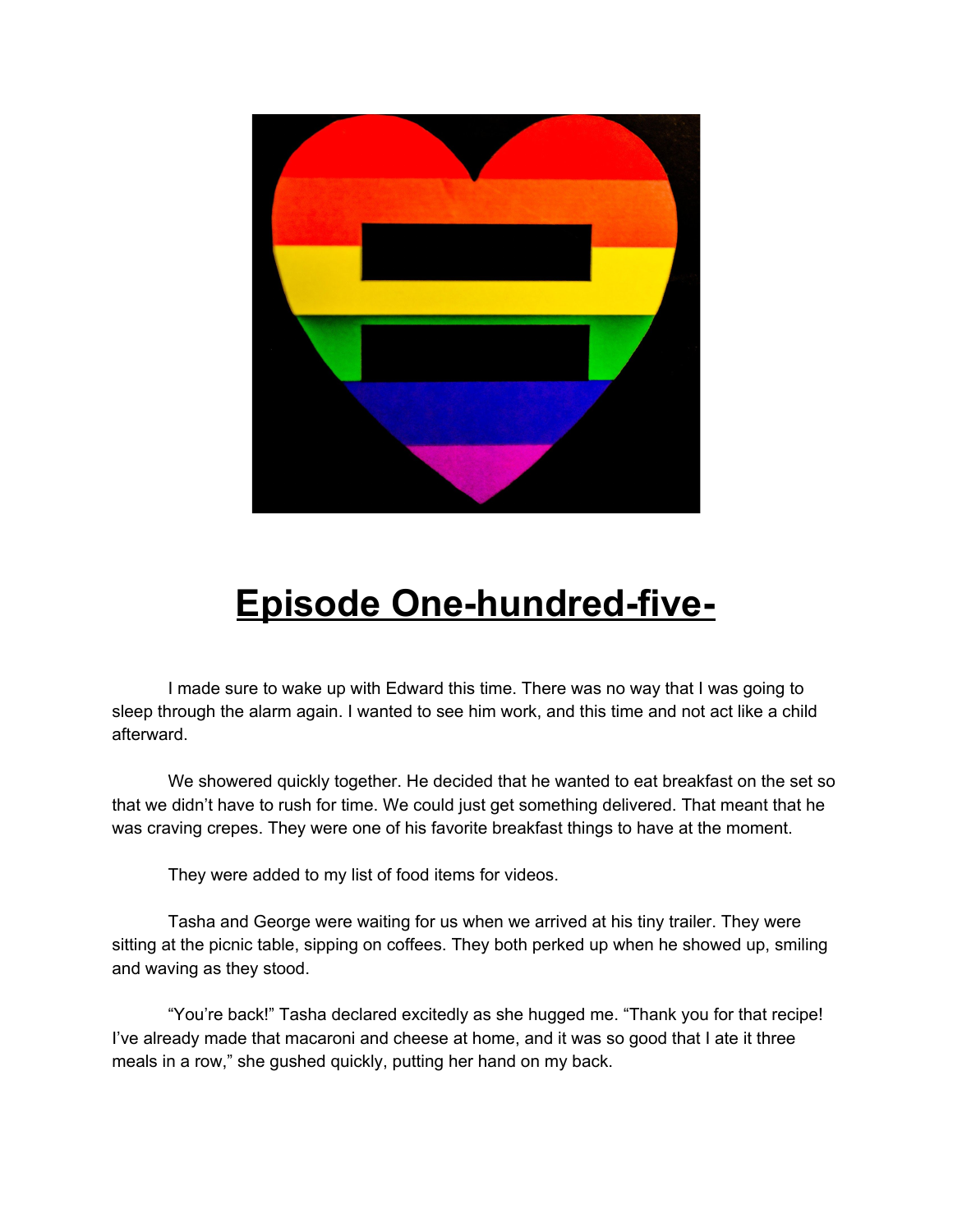I laughed, walking with her to the stairs. "I'm so glad that you liked it. It was my guardian's growing up. She's a great cook."

My boyfriend went to open the door for us. He took my hand and helped me step up the stairs first before following behind. Edward was always my gentlemen. He then helped Tasha up the thin metal steps, offering his hand to her as well.

"I've been watching some of your videos, and I've made a couple of things now. You should make it for one of those. It would be perfect," she continued.

"She made jam, and it was delicious," George informed me, going to the little closet once he was inside. He pulled out a suit jacket and a stark white button-down shirt. "She brought me a peanut butter and strawberry jam sandwich that she made with it, and it was one of the best that I've ever had."

She beamed at him. "Thank you."

I sat at the table to get out of the way. Edward went to his chair, pulling out his phone as he did. He quickly put in his order before he passed it to me wordlessly, obviously still sleepy. He had selected a strawberry and cream crêpe with extra everything, a big fruit salad, and an extra-large iced coffee with extra caramel. I smiled to myself because I knew my man well. I ordered a crêpe with Bavarian cream and hot Rainier cherry syrup, and a large vanilla cappuccino.

"Oo, good choice," he mumbled when he saw what I had chosen. "Can I have a bite? I'll share my fruit."

"Of course, sweet man."

He smiled lazily before passing the phone over to George. "Get yourselves something, too."

"I love you so much, sweet man," he breathed sarcastically, taking the cell from him. Edward playfully winked, making him break immediately and laugh. "Thank you. More fucking coffee, please. Oh, and a muffin. Tasha, what do you want? They have Belgium waffles."

"Do they have ones with Nutella?" She asked as she started to style Edward's hair. Her long dark fingers dug into his red locks, scratching it back as she examined it. Her nails were painted black and glossy, standing out against the auburn.

"Mm, yes. They have one with strawberries, bananas, Nutella, chocolate pearls, and whipped cream." There was a knock at the door. Tasha nodded at him as he got up to answer it.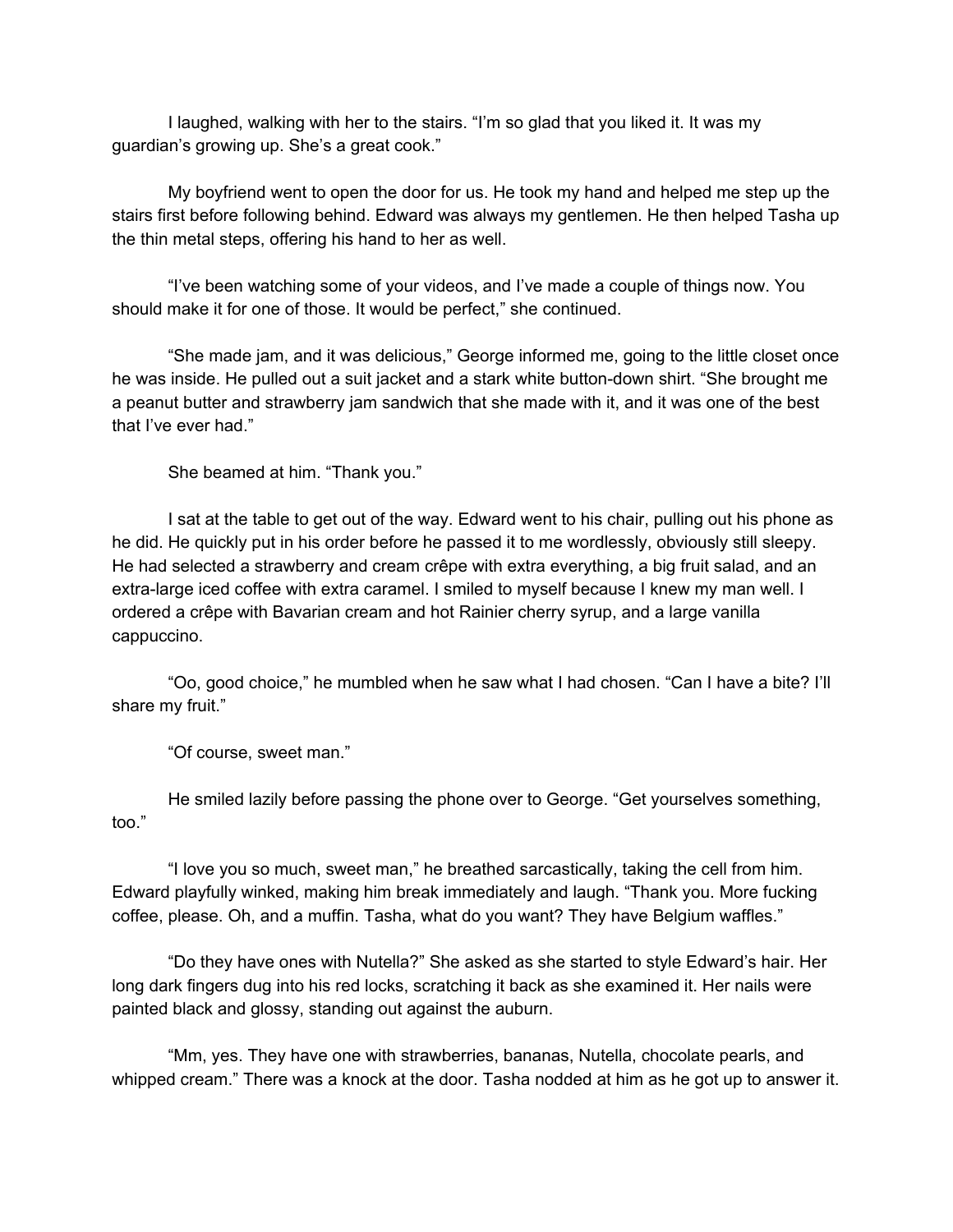"Milk?" George opened the door and smiled. "Hey, Sarah! We're ordering breakfast on Eddie's dime. What would you like?"

"Hey!" She laughed, coming into the trailer stairs.

"Yeah, get yourself something, too," my boyfriend instantly offered.

"Thanks!" She grinned and then she saw me. Her eyes getting wider. "Oh! Hey! Welcome back! It's so good to see you again!" Sarah hurriedly came to hug me. I stood up to greet her. "I was hoping that you would come back soon."

I hugged her in return. We were close to the same height, so for once, it wasn't awkward for me. "It's good to see you, too."

"So, if you're getting me breakfast, I'm totally taking you two out to lunch. We've got a long one today it looks like," she stated firmly, pulling back to look at Edward with her arm still around my waist.

I met my boyfriend's eyes in the mirror, and I nodded and smiled. He grinned in return. "Thank you. Sounds great. You ladies pick. I don't care what we eat." He then closed his eyes as he relaxed in his seat.

"You don't want any say?" She asked him in surprise, glancing back over her shoulder at him as she finally released me completely. We sat on either side on the small table in the tiny space.

He shook his head, not opening his eyes. "Anything will be fine as long as the company is so lovely."

Sarah looked over at me and smirked. "He's so smooth. He needs to teach me a thing or two."

I giggled softly, putting my cheek on my fist. "He is that."

"He's probably just acting it up for us," Tasha kidded, slicking up his hair with some sort of fluffy white cream. She scrubbed it in until it was all gone.

"No," I replied lightly. "He's like this when we're alone, too." Finally, he opened his eyes again. Our gaze met in the mirror once more, and Edward smiled. "He's just a little louder when he's around other people."

"Sorry," he mumbled.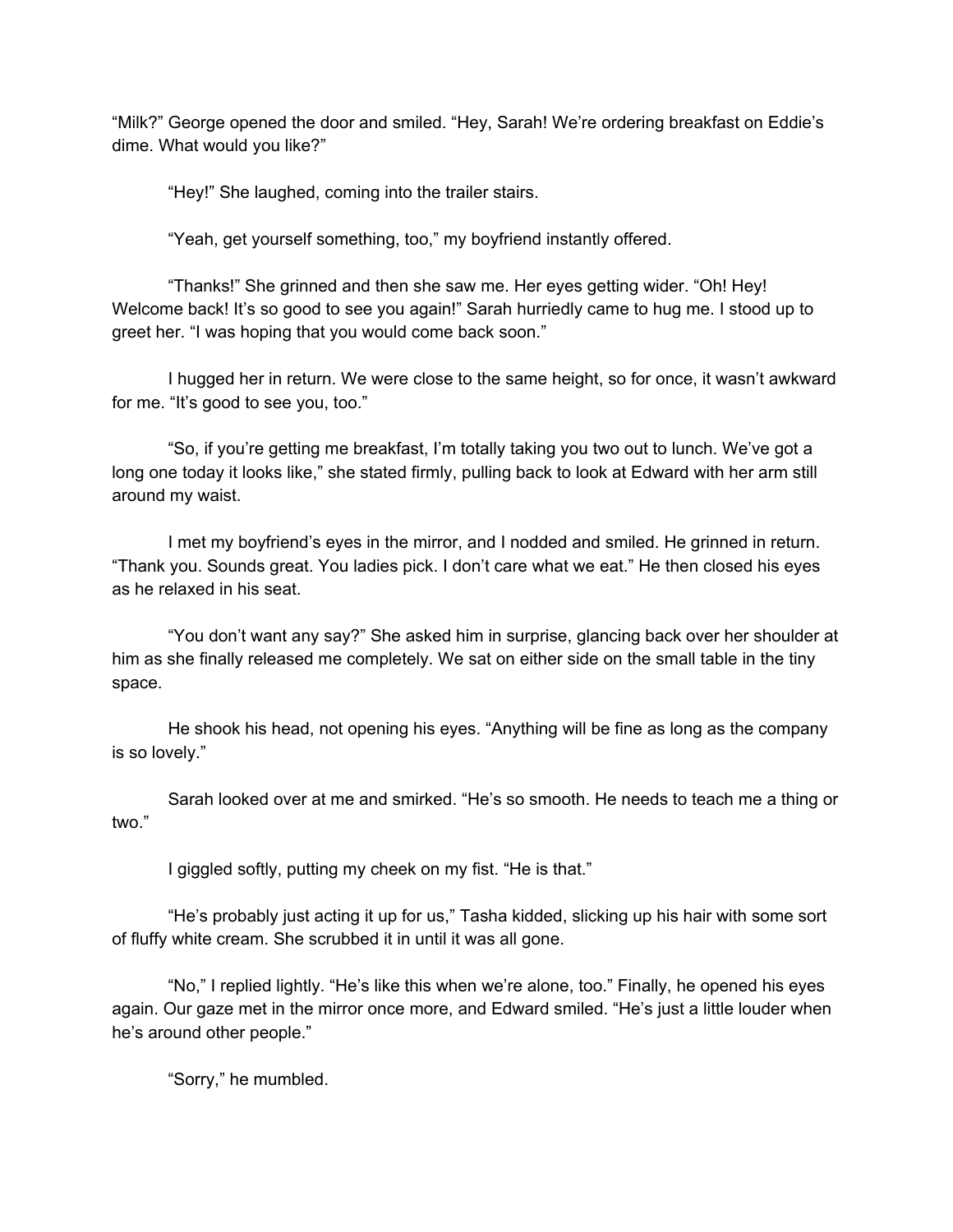I snorted. "No, you're not. It's how you make money, silly." He winked at me, smirking a little. Once again, he closed his eyes to relax.

This day of filming was a lot more fun. There was a lot more action, and Edward was hilarious throughout. He was often filming with Sarah, but she would get lots of breaks when the director would want to focus on Eddie for a moment for expression shots. We were sitting far enough away so that we could talk without worrying about messing up the take. Though we were still chatting in whispers.

We were sitting on a set of yellow pallets that were stacked up at least three feet high. The room was dark, and there weren't a lot of people around us in our tiny corner. Edward was in the middle of what looked like a haunted house.

"He is so cute," Sarah whispered to me with a little smile. "He's such a sweetie pie."

I nodded, biting my lip as I watched. "Edward really is."

"You know," she began with a little laugh, "when I first met him. I seriously thought that he was gay. Though obviously, I was wrong." I smirked a bit, but I didn't say anything. I nodded my head just once. She clicked her tongue and made a little noise. I looked over at her, and Sarah smiled knowingly. "Oh, I see. That's what I thought."

I snorted and shook my head. "I didn't say anything. What do you think?"

"He obviously likes women."

"He does," I agreed with a smile. "Very much so."

Sarah lifted her eyebrow and lowered her voice even more. "He's not straight, though. I can tell."

"How?"

She hummed, leaning back against the metal wall as she drew her blue jean covered legs underneath her. She was still wearing the yellow hoodie from before, but this time it was all scuffed up on purpose. For a moment, she picked at the frayed hem, twirling the strands between her delicate little fingers. "The way he talks. The way he just… acts. He's got a serious flamboyant streak. I mean, it's not all the time but sometimes. Also, I keep catching glances of him looking at pictures of a guy on his phone. Like shirtless, surfing, hot kinds of photos."

I laughed despite myself. "Was he blond? Mustache? Hunky?"

"Yes!" She whispered in surprise.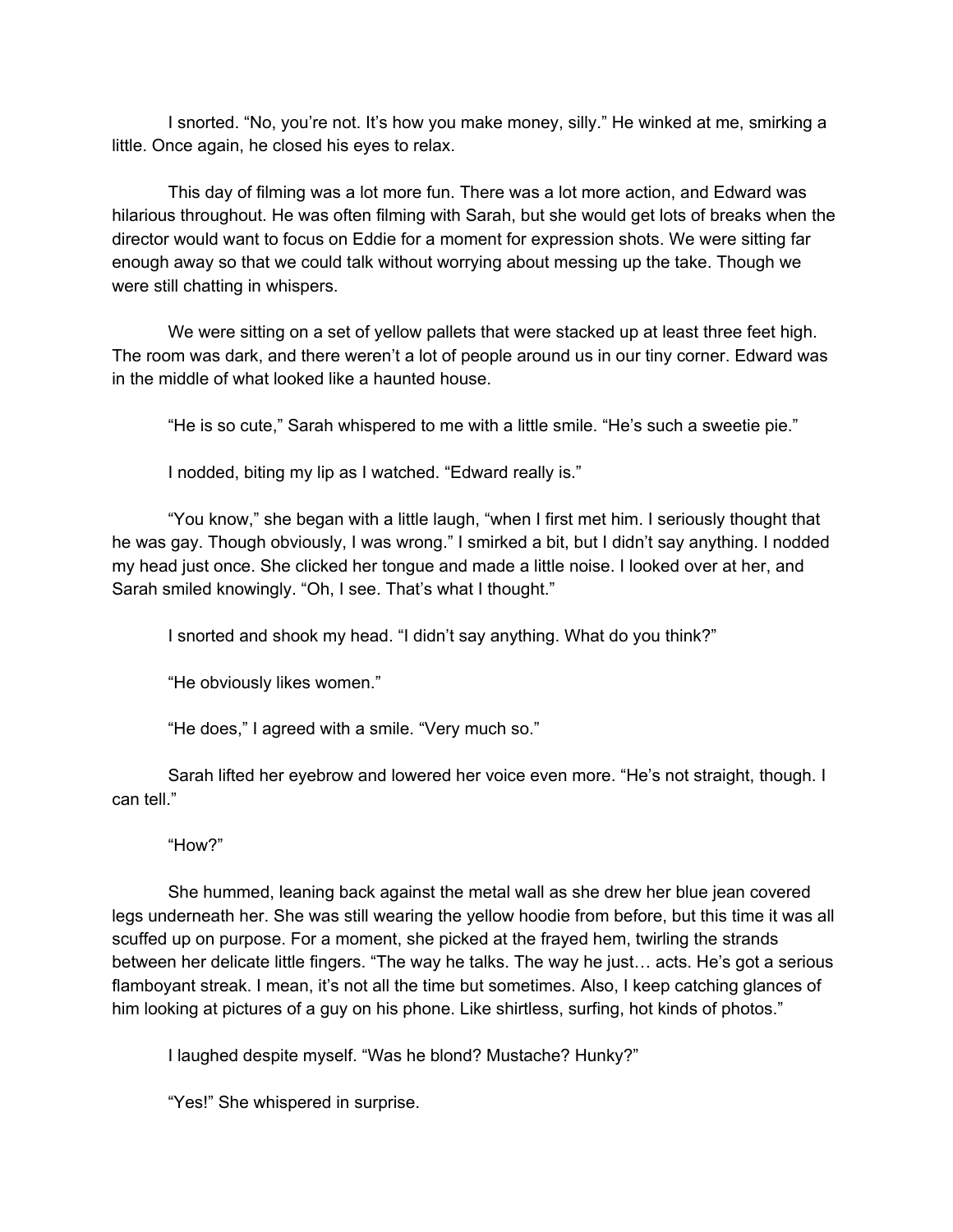"I know who he's looking at then," I smirked and shrugged my shoulders. "It's not my story to tell. He's not ready to be like that yet."

Rocking a little in her spot, she nodded. "I can understand that. I won't say anything. But when he's ready, let him know that he has an ally in me."

"Thank you. That'll mean a lot to him. I hope one day that he feels comfortable enough to share that part of himself. It's still really new to him. But he's young. He has time to explore it," I said, not looking at her but my fingers as they curled and uncurled around the yellow wood beside my knee.

Just a moment later, I heard my boyfriend call my name boomingly loud from across the room. He was standing beside the director. He waved his hand to me when he realized that he had my attention.

"Oh, you're being summoned. What does that mean?" Sarah asked jokingly, cocking her head to the side.

"Who knows?" I slid down from my seat. "I guess that we'll see in a moment."

Swiftly, I came over to them. "Yes?"

"Ah, there you are," Eddie cooed at me, taking my hand before he brought it up to his lips to kiss. He was in full actor mode. "Rob, of course, this is my lovely pre-fiance, Ms. Isabella Swan."

Rob was a handsome English man with wild floppy brown hair and big blue eyes. I knew that he was an actor as well, but I wasn't sure what movies he had been in. He smiled at me and took my hand to quickly shake it. "Lovely to meet you, Isabella. You are his favorite subject."

I instantly blushed. "Nice to meet you as well," I quietly breathed out, glancing over at my boyfriend quickly before looking back at him.

"So," Edward started to get my attention, "we're about to break for lunch. Afterward, I'm going to be filming a scene where I will be picking up on a random victim to drink from. Would you like to be my victim?"

"What? Seriously?" I asked in surprise, turning to look at him fully.

"Our original girl has suddenly dropped out, and Eddie suggested you as a replacement if you're interested in the role. It's a few simple scenes and a line," Rob explained, pushing a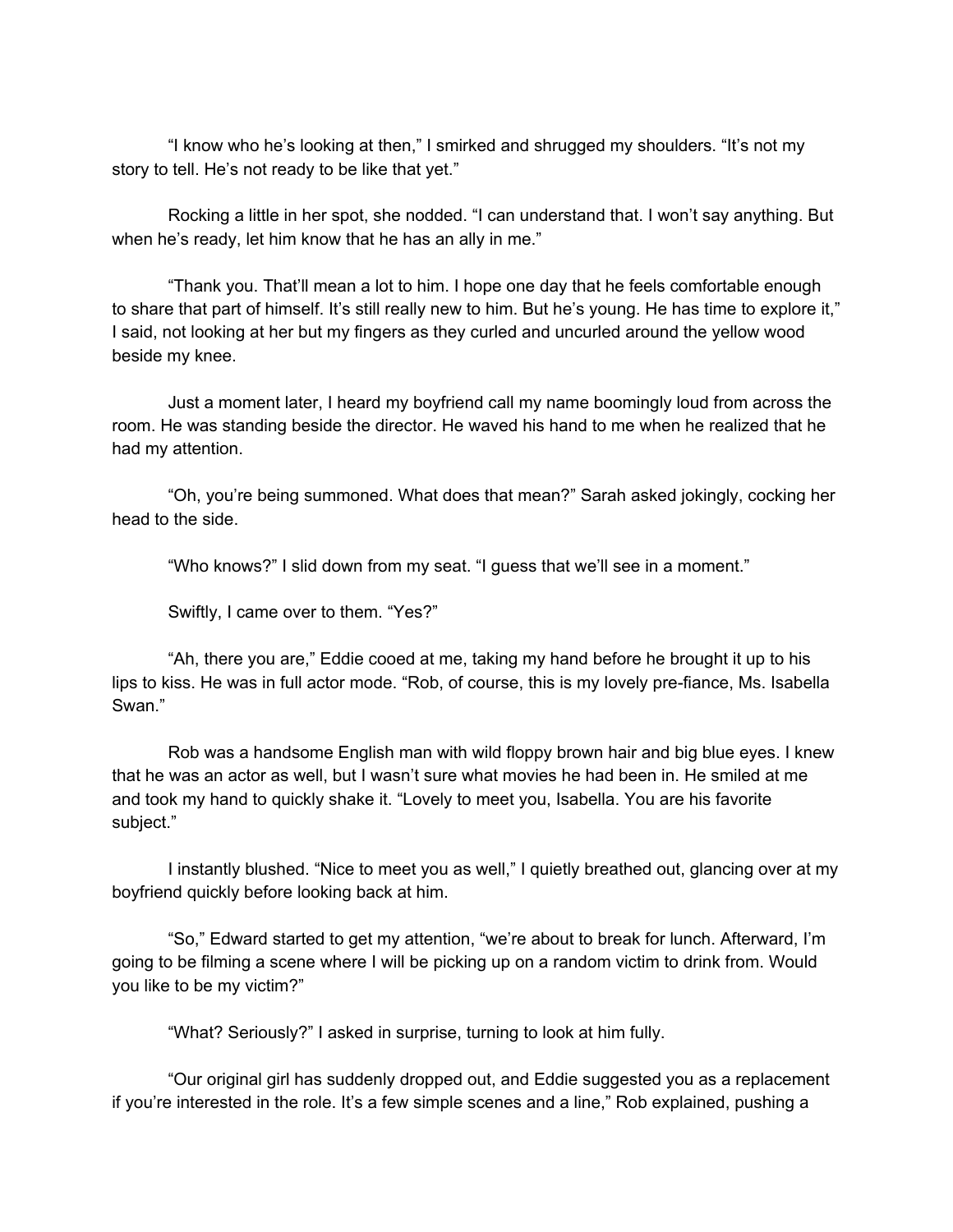pencil behind his ear. He had a faded blue baseball cap on backward, his hair sticking out the back and sides messily. "All you'd have to do is go through a little hair and makeup before."

Slowly, I blinked as I took the information in. It certainly wasn't what I was expecting to happen when I came over. My mouth opened and closed a couple of times before I looked back at Edward. He smiled encouragingly.

"Yeah, that sounds like fun! I'm not an amazing actor, but I will try my best," I shyly responded, dropping my eyes as I flushed.

Edward's hand smoothed his hand down my back. "I think you'll do just fine, love."

"Don't worry," Rob said with a chuckle. "I'm sure that you'll do just fantastic. I'll see you both after lunch." He turned to look at the assistant next to him. "Go ahead and call for a break. We'll be back on set C in two hours."

We decided to have lunch at a little hole-in-the-wall Thai place that was less than a block away. It was amazing. We all had different dishes and were sharing, family-style. Sarah obviously loved food as much as we did.

"You should join us for a video," I began offhandedly as we ate ice cream for dessert on the way back. There was a sweet little shop, three doors down. We had been discussing the best cold desserts for nearly twenty minutes straight, and she had some opinions on the matter that she was willing to argue with Edward over. It was pretty funny.

Her eyes got big, and she reached over to grab me with one hand while holding her huge waffle cone with vanilla ice cream and rainbow sprinkles in the other. "Can I be in a cooking one?"

"Girl, you can be in any video you want," Eddie replied far too cheerfully before he took a long lick of his own rocky road cone.

I turned to look at our young friend. "Oh, I see what you mean," I spoke meaningfully in a quiet voice. She threw her head back in laughter.

"What is that supposed to mean?" He questioned as he scrunched up his nose a little. He wiped his mouth with the back of his hand.

For a moment, I pursed my lips as I considered how to answer him. I decided not to lie. "Remember when you told me that she's figured you out?" I questioned lightly. "You're right. She really has."